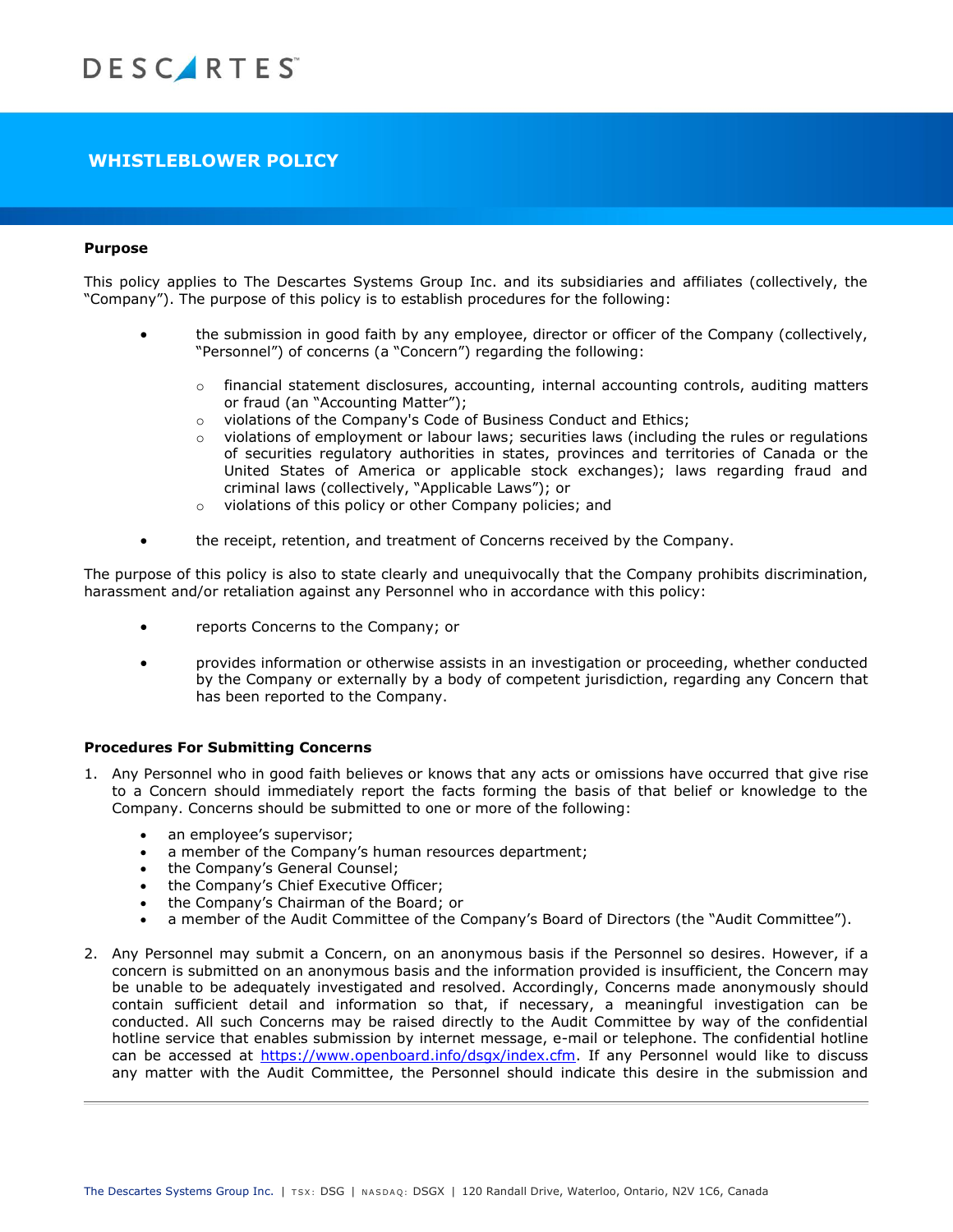include a telephone number at which he or she might be contacted if the Audit Committee deems it appropriate.

3. Any Personnel who receive a Concern from one of the Company's employees should advise the Company's General Counsel and/or a member of the Audit Committee.

# **Company Procedures For Investigating Concerns**

- 1. Upon receiving a Concern, the Company will conduct an investigation. If a Concern is received that relates to an Accounting Matter, it will be forwarded to the Audit Committee.
- 2. It is the obligation of all Personnel to cooperate in such investigations. Those responsible for the investigation will use reasonable efforts to protect the confidentially of the allegations of the Concern and the identity of the persons involved, subject to the need to conduct a full and impartial investigation, remedy any violations of the Company's policies, or monitor compliance with or administer the Company's policies.
- 3. The investigation of a Concern generally will include, but will not be limited to, review of appropriate documentation, discussion with the Personnel submitting the Concern (unless the complaint was submitted on an anonymous basis), discussion with the party against whom allegations have been made (if applicable), and witnesses, as appropriate.
- 4. If an investigation establishes that any Personnel has engaged in conduct or actions constituting discrimination, harassment and/or retaliation in violation of this policy, violation of other Company policies or violation of Applicable Laws, the Company will take appropriate corrective action, which may include, but is not limited to, a warning or letter of reprimand, demotion, loss of merit increase, bonus or stockbased compensation, suspension without pay and/or termination of employment. Such corrective action shall be in addition to, and not lieu of, any potential civil or criminal liability that Personnel may have for such conduct or actions.
- 5. If an investigation reveals that the Concern was not submitted by any Personnel in good faith in accordance with this policy, the Company will take whatever disciplinary action may be appropriate in the circumstances as permitted by applicable law.

### **Audit Committee Procedures for Receipt, Retention and Treatment of Concerns**

The Audit Committee has adopted the following procedures:

- 1. Following the receipt by the Audit Committee of any Concern relating to an Accounting Matter submitted under this policy, the Audit Committee will acknowledge receipt of the Concern (if not made anonymously) and investigate the Concern. If the Audit Committee determines that a Concern does not relate to an Accounting Matter, then the Audit Committee may elect to forward all or part of that Concern to the Company's General Counsel.
- 2. Further information on a Concern may be required by the Audit Committee depending on the nature of the issue and the clarity of the information provided. The Audit Committee may enlist Personnel and/or outside legal, accounting or other advisors, as appropriate, to conduct or assist in any investigation of the Concern.
- 3. In conducting any investigation of a Concern, the Audit Committee shall use reasonable efforts to protect the confidentiality of the individual who has raised the Concern, subject to the need to conduct a full and impartial investigation, remedy any violations of the Company's policies, or monitor compliance with or administer the Company's policies.
- 4. Following its investigation of a Concern, the Audit Committee will take corrective and disciplinary actions, if appropriate, which may include, alone or in combination with any potential civil or criminal